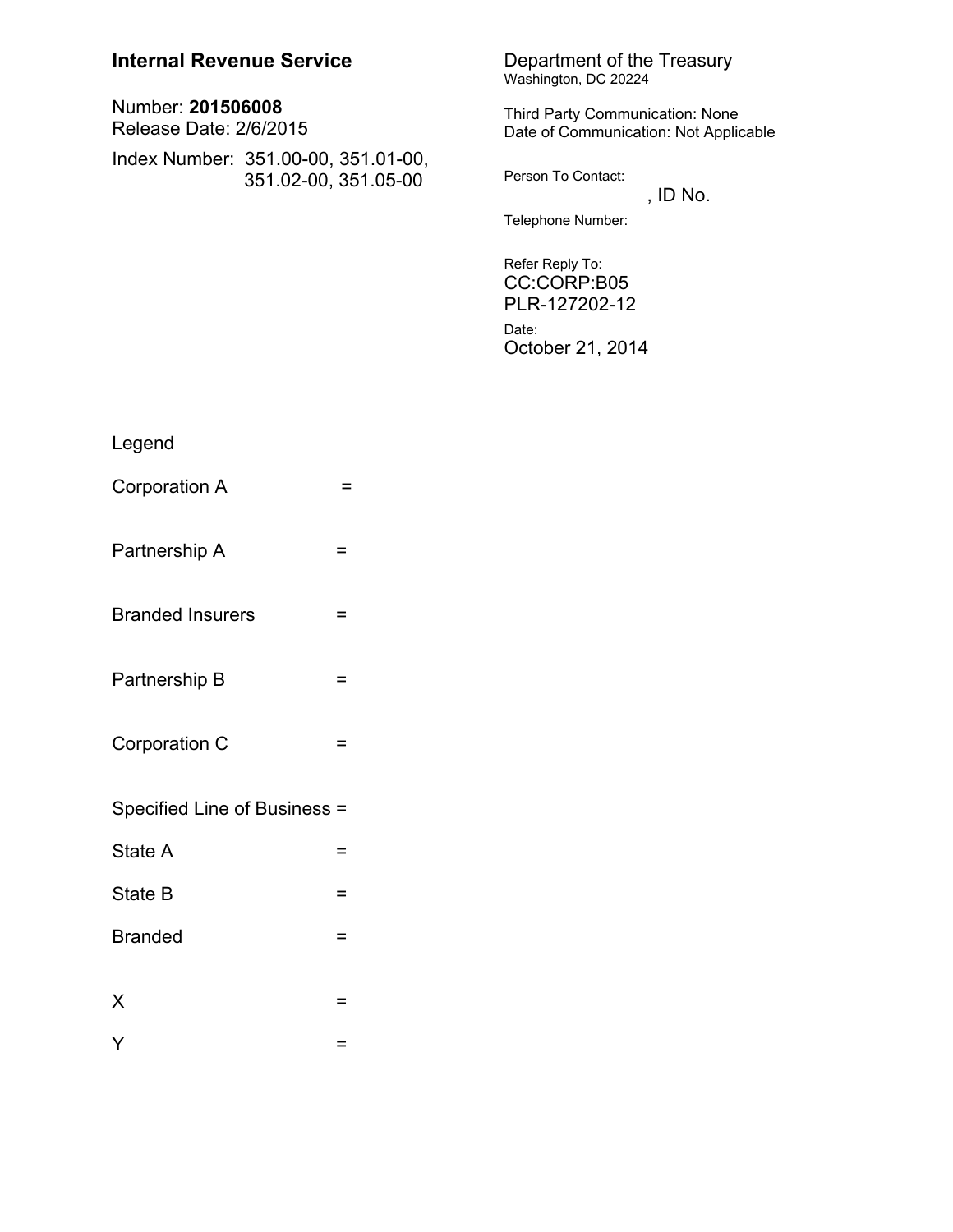PLR-127202-12 2

 $Date X = 20$  $Date Y = 20$ 

Dear :

This letter responds to your June 21, 2012 letter requesting rulings on certain U.S. federal income tax consequences of a series of proposed restructuring transactions (collectively, the "Proposed Transactions"). The information provided in that request and in subsequent correspondence on September 27, 2012, December 20, 2012, February 8, 2013, August 22, 2014 and October 7, 2014 is summarized below.

The rulings contained in this letter are based upon facts and representations submitted by the taxpayer and accompanied by penalties of perjury statements executed by an appropriate party. This office has not verified any of the material submitted in support of the request for rulings. Verification of the information, representations, and other data may be required as part of the audit process.

### SUMMARY OF FACTS

Partnership A was formed on Date X and various Branded Insurers and their subsidiaries became partners on Date Y. Partnership A is a State B limited liability company ("LLC") registered to do business in State A and treated as a partnership for U.S. federal income tax purposes. The purpose of the formation of Partnership A was to provide a joint venture for Branded Insurers and their subsidiaries to combine certain components of their dental, life and health business. Focusing on the Specified Line of Business, the joint venture allows Partnership A and its subsidiaries to provide customers with Branded Specified Line of Business coverage while also allowing the Branded Insurers to pool their collective risks to take advantage of economies of scale, to increase operating efficiencies and to provide a broader array of product offerings to their policyholders. Partnership A serves as a holding partnership for the joint venture operation and has minimal operations of its own.

Corporation A is wholly-owned by Partnership A. Corporation A is a State A domiciled insurance company which is regulated as a life and health insurer and is treated as an insurance company for U.S. federal income tax purposes pursuant to Subchapter L of the Internal Revenue Code. Corporation A operates as a direct writer and reinsurer of dental, life and health insurance contracts in most states. In addition, Corporation A reinsures the Branded Specified Line of Business contracts of some Branded Insurers and their subsidiaries who are partners in the Partnership A joint venture.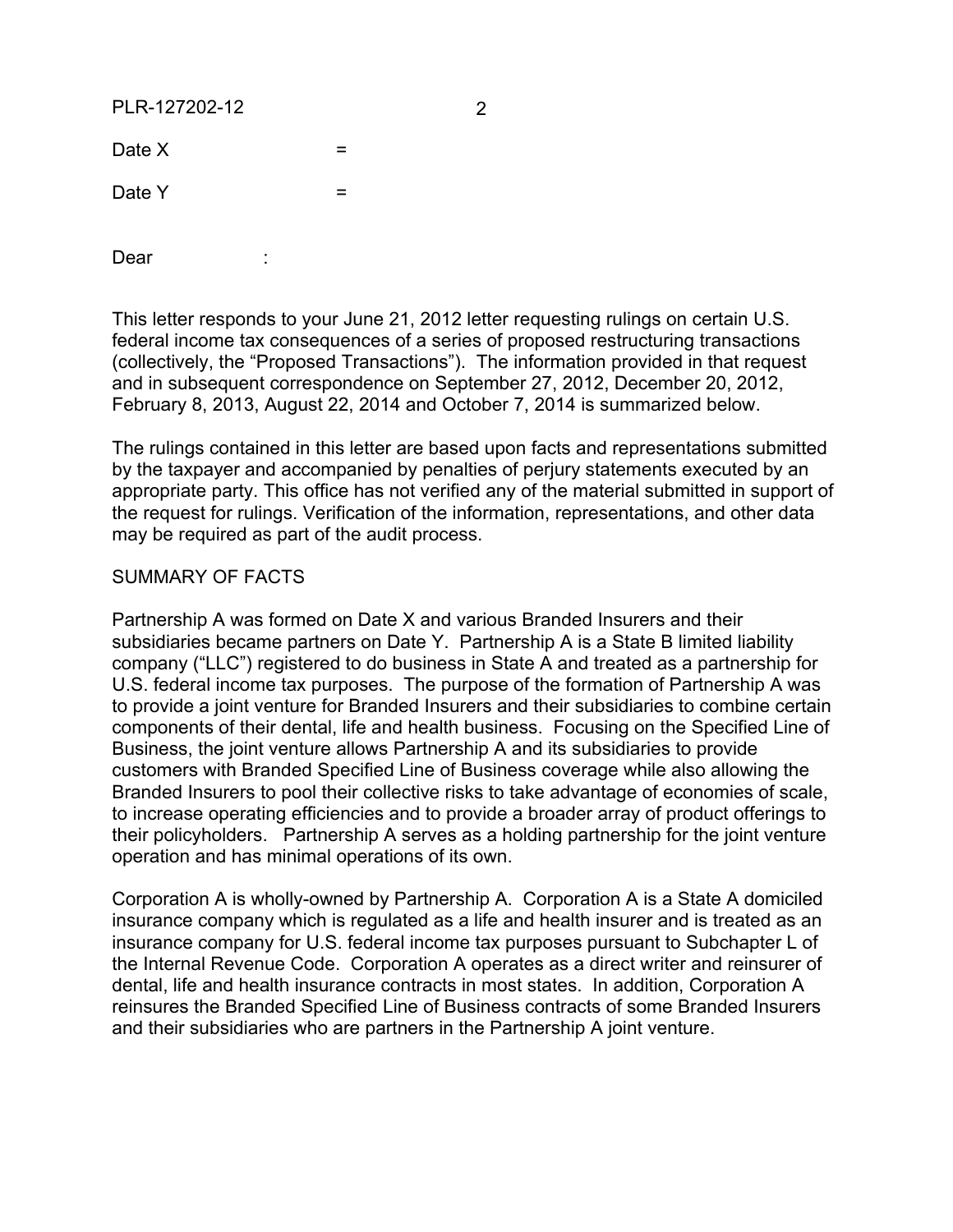The current owners of Partnership A would like to add additional Branded Insurers to a new corporate joint venture. The Proposed Transactions are intended to facilitate the growth of the Partnership A joint venture operations and allow the addition of new Branded Insurers ("New Investors") with similar blocks of the Specified Line of Business to that of Corporation A.

## PROPOSED TRANSACTIONS

For what are represented to be valid business reasons, the parties will engage in the following steps.

- 1. Partnership A will form Partnership B, a limited liability company ("LLC"), with nominal cash.
- 2. New Investors will contribute cash to Partnership A in exchange for Partnership A units.
- 3. Partnership B will acquire a dormant shell insurance corporation to be renamed Corporation C.
- 4. Amongst other assets, Partnership A will contribute cash, and Corporation A and New Investors will contribute X percent of their Specified Line of Business to Corporation C solely in exchange for stock (the "Corporation C Contribution" and Partnership A, Corporation A and New Investors are collectively referred to as the "Corporation C Shareholders"). The contribution by Corporation A and New Investors will consist of the following: (i) insurance in force, via reinsurance contracts; and (ii) a contract transferring the rights to provide administrative services contract ("ASC") to the ASC business currently managed by the New Investors (the "New ASC Agreements").
- 5. In exchange for stock, as part of the Corporation C Contribution, Corporation A and New Investors will contribute to Corporation C all existing unpaid Specified Line of Business liabilities (i.e., claims and Incurred but not Reported ("IBNR") liabilities) and the assets related to those liabilities. The assets will include cash, investment assets, and premium receivables, as well as the right to the future results of the future insurance policies for existing and future customers of Corporation A and the New Investors.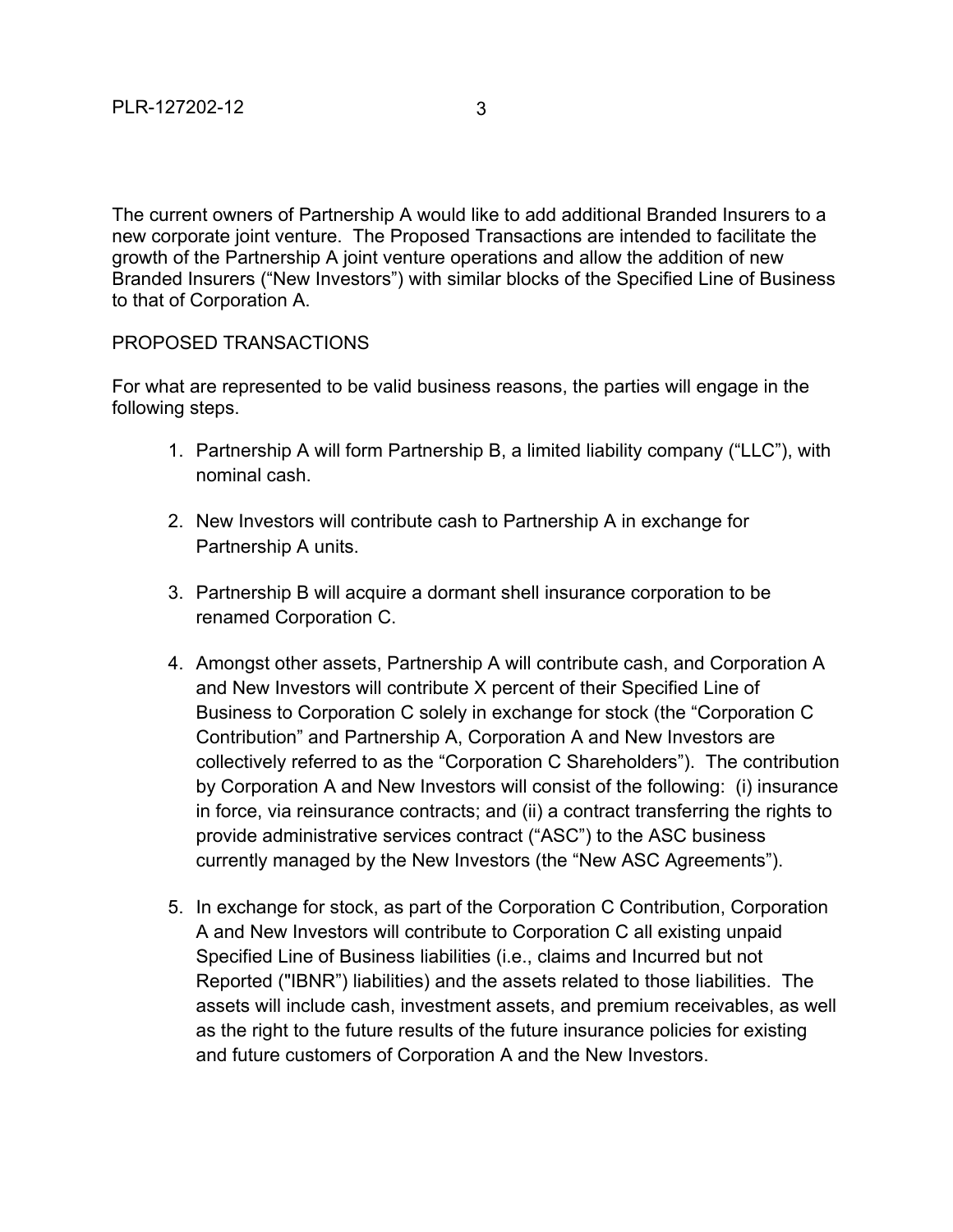- 6. Corporation A will also transfer Y employees to Corporation C to perform the following functions of the business: product development, sales, provider relations, claims management, and customer service.
- 7. Pursuant to a pre-existing binding plan. Partnership A, Corporation A and New Investors will contribute their Corporation C stock received in Steps 4 and 5 to Partnership B solely in exchange for Partnership B units (the "Partnership B Contribution").

The transfer of the respective Specified Line of Business of Corporation A and New Investors to Corporation C in the Corporation C Contribution will be effected by a 100 percent coinsurance agreement written on an indemnity basis, with automatic reinsurance on new policies directly written on a going forward basis. The reinsurance agreement will only be in exchange for a transfer of Corporation C shares, which represent a long-term continuing interest in Corporation C. There will be no experience rated refunds or profit sharing provisions to the reinsurance agreement. Should Corporation A or New Investors decide to withdraw from the joint venture, they would be required to purchase the Specified Line of Business it contributed back from Corporation C at fair market value including a gross up for taxes. As a result, it is anticipated that the transfer under the reinsurance agreement will be permanent.

After the formation, Corporation C will have employees, and assets and liabilities, including the insurance in-force and the rights to the ASC business. The New Investors will retain the actual subscriber, provider and underlying ASC contracts and will operate on a fronting basis via the indemnity reinsurance and ASC contracts. Corporation C expects to operate via a transitional services agreement with the New Investors to continue to administer the insurance business until Corporation C has the infrastructure to manage the administration of the insurance business. Partnership B will have cash and the stock of Corporation C.

## REPRESENTATIONS

The following representations are made by Partnership A and Corporation A with regard to the Proposed Transactions.

- 1. In connection with the Corporation C Contribution, no stock or securities will be issued for services rendered to or for the benefit of Corporation C and no stock or securities will be issued for the indebtedness of Corporation C.
- 2. The Corporation C Contribution is not the result of the solicitation by a promoter, broker, or investment house.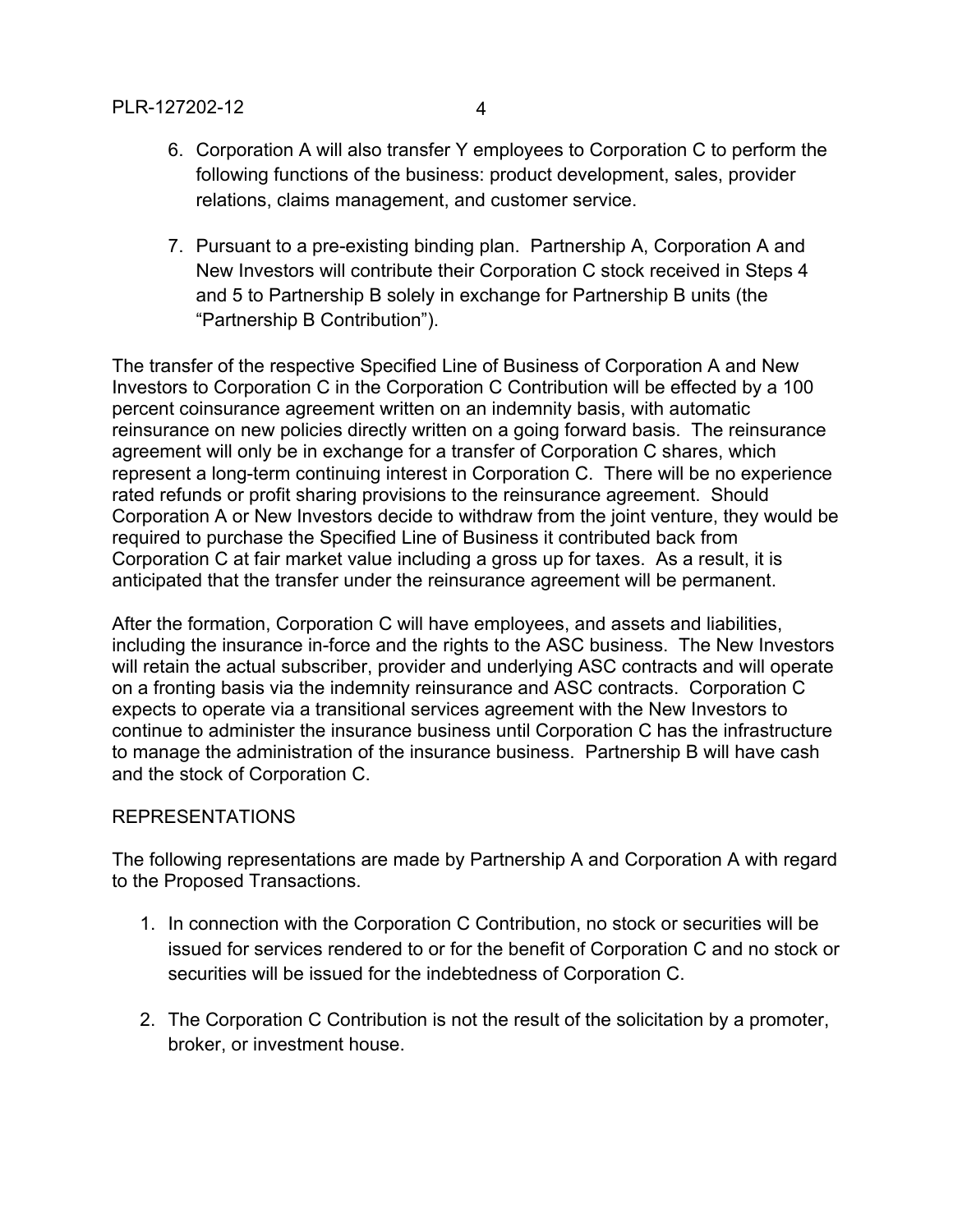- 3. In connection with the Corporation C Contribution, no rights in the property transferred to Corporation C will be retained.
- 4. The adjusted basis and the fair market value of the assets to be transferred to Corporation C will, in each instance, be equal to or exceed the sum of the liabilities to be assumed by Corporation C, if any, plus any liabilities to which the transferred assets are subject. See section 357(c).
- 5. Any liabilities to be assumed (within the meaning of section 357(d)) by Corporation C were incurred in the ordinary course of business and are associated with the assets to be transferred.
- 6. There is no indebtedness between Corporation C and its shareholders and there will be no indebtedness created in favor of Corporation C's shareholders as a result of the Corporation C Contribution.
- 7. Corporation C will be solvent (*i.e.*, the fair market value of assets will exceed liabilities) immediately after the Corporation C Contribution.
- 8. The Corporation C Contribution will occur pursuant to a plan agreed upon before the transaction in which the rights of the parties are defined.
- 9. There is no plan or intention on the part of Corporation C to redeem or otherwise reacquire any stock or indebtedness, if any, to be issued in the Proposed Transactions.
- 10. All exchanges in connection with the Corporation C Contribution will occur on approximately the same date.
- 11. Taking into account any issuance of additional shares of Corporation C's stock; any issuance of stock for services; the exercise of any Corporation C stock rights, warrants, or subscriptions; a public offering of Corporation C's stock; and the sale, exchange, transfer by gift, or other disposition of any of the stock of Corporation C to be received in the exchange, other than the disposition of Corporation C's stock transferred to Partnership B, the Corporation C Shareholders will collectively be in "control" of Corporation C within the meaning of section 368(c). See Rev. Rul. 59-259, 1959-2 C.B. 115, and section 1.351-1(a)(1) of the regulations.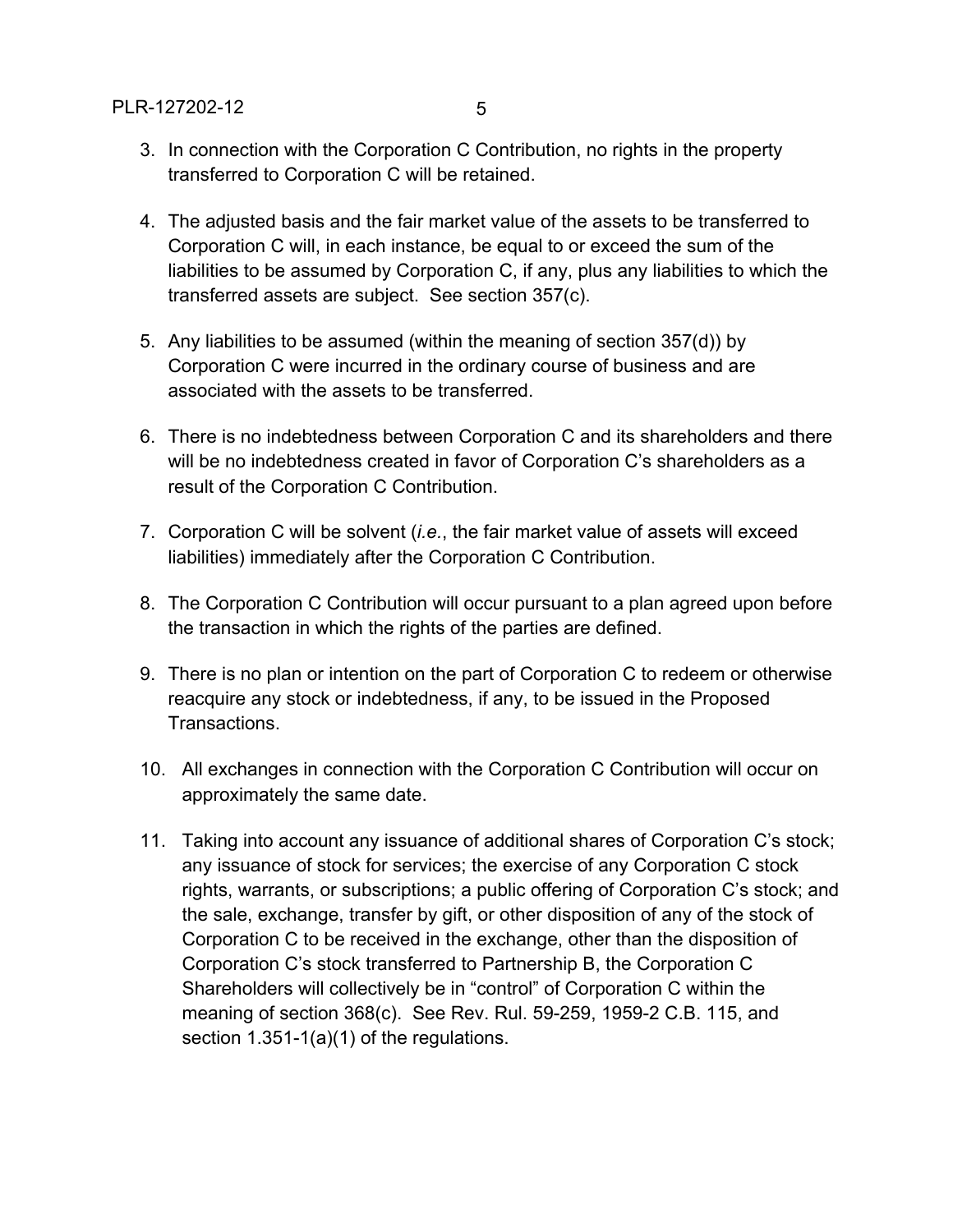- 12. Stock approximately equal to the fair market value of the property transferred to Corporation C will be received in exchange for the Corporation C Contribution.
- 13. A portion of the fair market value of the stock to be issued by Corporation C is allocable to the value of the insurance in force.
- 14. Corporation C will remain in existence and will retain and use the property transferred in the Corporation C Contribution in a trade or business.
- 15. There is no plan or intention by Corporation C to dispose of the property transferred in the Corporation C Contribution other than in the normal course of business operations.
- 16. Each of the parties to the Proposed Transactions will pay its own expenses, if any, incurred in connection with the Corporation C Contribution.
- 17. Neither Corporation C nor its shareholders are under the jurisdiction of a court in a Title 11 or similar case (within the meaning of section 368(a)(3)(A)) and the stock received in the exchange will not be used to satisfy the indebtedness of such debtor.
- 18. Corporation C will not be a "personal service corporation" within the meaning of section 269A.
- 19. Corporation C will not be an investment company within the meaning of section  $351(e)(1)$  and section  $1.351-1(c)(1)(ii)$  of the regulations.
- 20. None of the stock to be issued by Corporation C is "section 306" stock within the meaning of section 306(c).
- 21. The total fair market value of the assets transferred to Corporation C will exceed the amount of any liabilities assumed, if any, (within the meaning of section 357(d) and taking into account the applications of Rev. Rul. 80-323, 1980-2 C.B. 124) by Corporation C in connection with the exchange. The fair market value of the assets of Corporation C will exceed the amount of its liabilities immediately after the exchange.
- 22. The Partnership B Contribution will qualify as a non-taxable contribution to a partnership under section 721(a).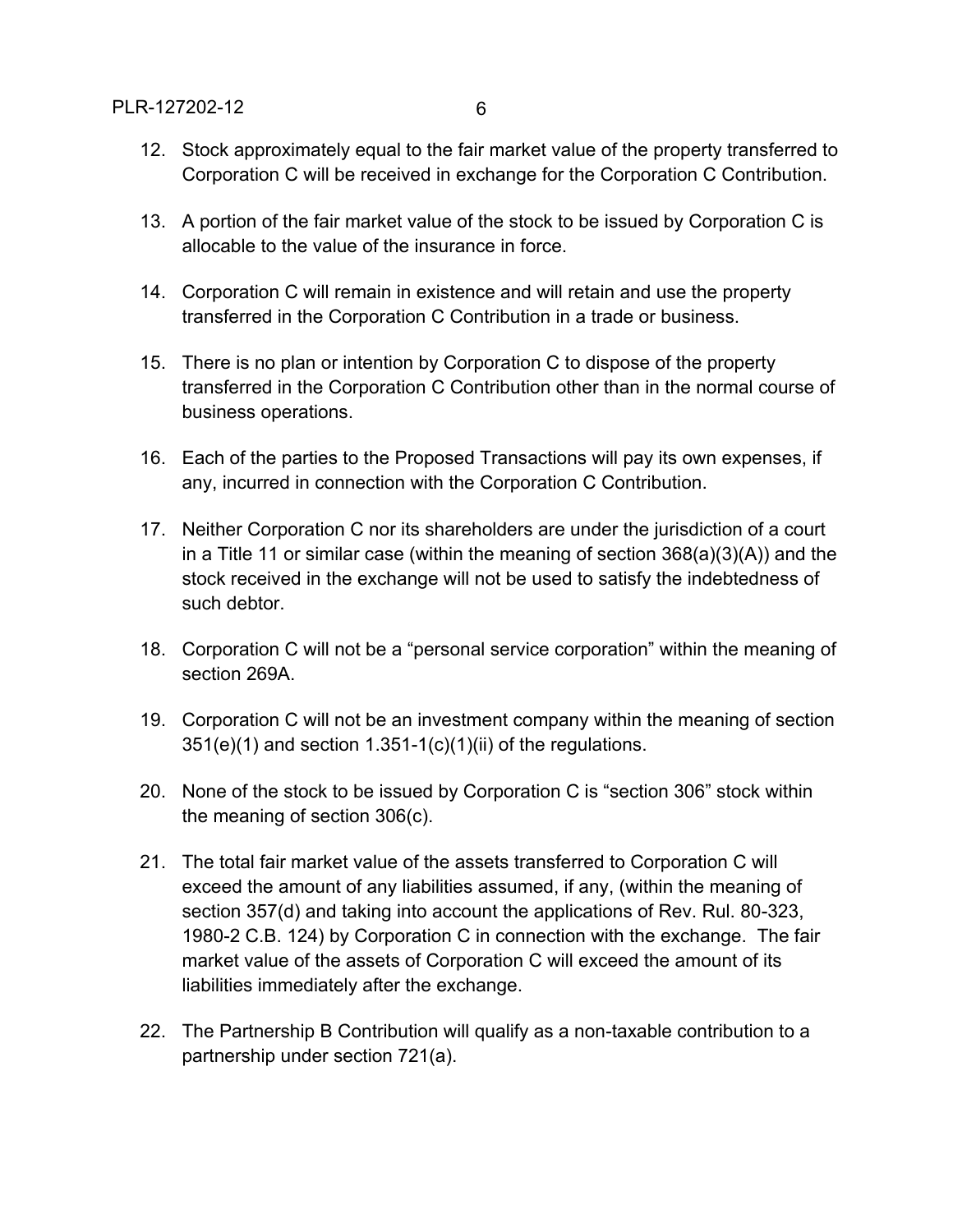24. Any transitional services agreement entered into between Corporation C and New Investors will be on arm's length terms.

# RULINGS

Based solely upon the information submitted and the representations made, we rule as follows on the Proposed Transactions:

- 1. The transfer of assets by the Corporation C Shareholders, including reinsurance contracts and New ASC Agreements, in exchange for Corporation C stock, will constitute a transfer of property to a controlled corporation meeting the requirements of section 351.
- 2. No gain or loss will be recognized by Corporation C Shareholders on the transfer of the assets, including the Specified Line of Business, to Corporation C solely in exchange for Corporation C stock. Section 351(a).
- 3. The tax basis of the Corporation C stock received by the Corporation C Shareholders will be equal to the basis of the assets transferred in the exchange, reduced by the amount of liabilities, if any, deemed assumed by Corporation C in the Corporation C Contribution. Section 358(a)(1) and (d).
- 4. No gain or loss will be recognized by Corporation C on its receipt of assets from the Corporation C Shareholders in exchange for the Corporation C stock. Section 1032(a).
- 5. The basis of the assets received by Corporation C in the Corporation C Contribution will equal the tax basis of such assets in the hands of the Corporation C Shareholders immediately before the Corporation C Contribution. Section 362(a).
- 6. The holding period of each asset received by Corporation C in the Corporation C Contribution will include the holding period of such asses in the hands of the Corporation C Shareholders. Section 1223(2).